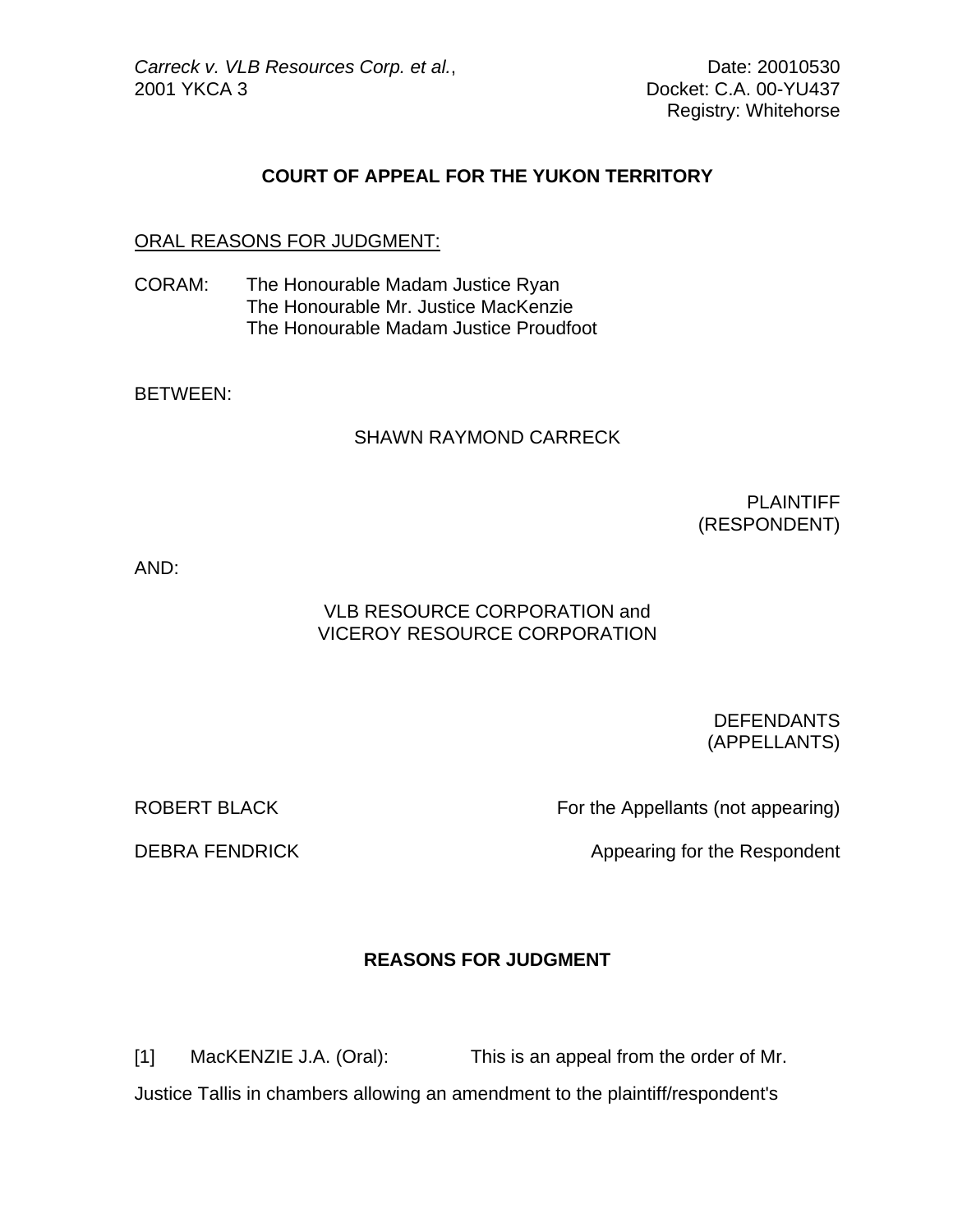pleadings to add a claim under the *Survival of Actions Act*, R.S.Y 1986, c. 166, to an action for damages for wrongful death under the *Fatal Accidents Act*, R.S.Y. 1986, c. 64.

[2] The claims arise out of the death of Raymond Dale Carreck in a motor vehicle accident on September 7, 1996. The amendment would add a claim for loss of future earnings by the estate, caused by the wrongful death.

[3] The writ of summons in the name of Shawn Raymond Carreck, the son of the deceased, was issued on September 5, 1997. The endorsement on the writ claimed damages under the *Fatal Accidents Act* on behalf of the spouse and dependent children of the deceased. More than two years after the death, on March 18, 1999, the plaintiff filed a statement of claim including a claim under the *Survival of Actions Act*. The plaintiff also applied to be appointed administrator *ad litem* of the estate of Dale Raymond Carreck and to add the estate as a plaintiff. The defendants opposed the application and applied to strike the claim under the *Survival of Actions Act* from the statement of claim under rule 19(24) of the Rules of Court on the ground that the two-year limitation period had expired and the claim was statute-barred. Mr. Justice Tallis in chambers allowed the plaintiff's application and dismissed the defendants' rule 19(24) application.

[4] The learned chambers judge relied on rule 15(5)(a) of the Rules of Court, which is identical to the equivalent British Columbia rule, as follows:

### **Removing, adding or substituting party**

(5)(a) At any stage of a proceeding, the court on application by any person may

 $(i)$ ...

(ii)order that a person, who ought to have been joined as a party or whose participation in the proceeding is necessary to ensure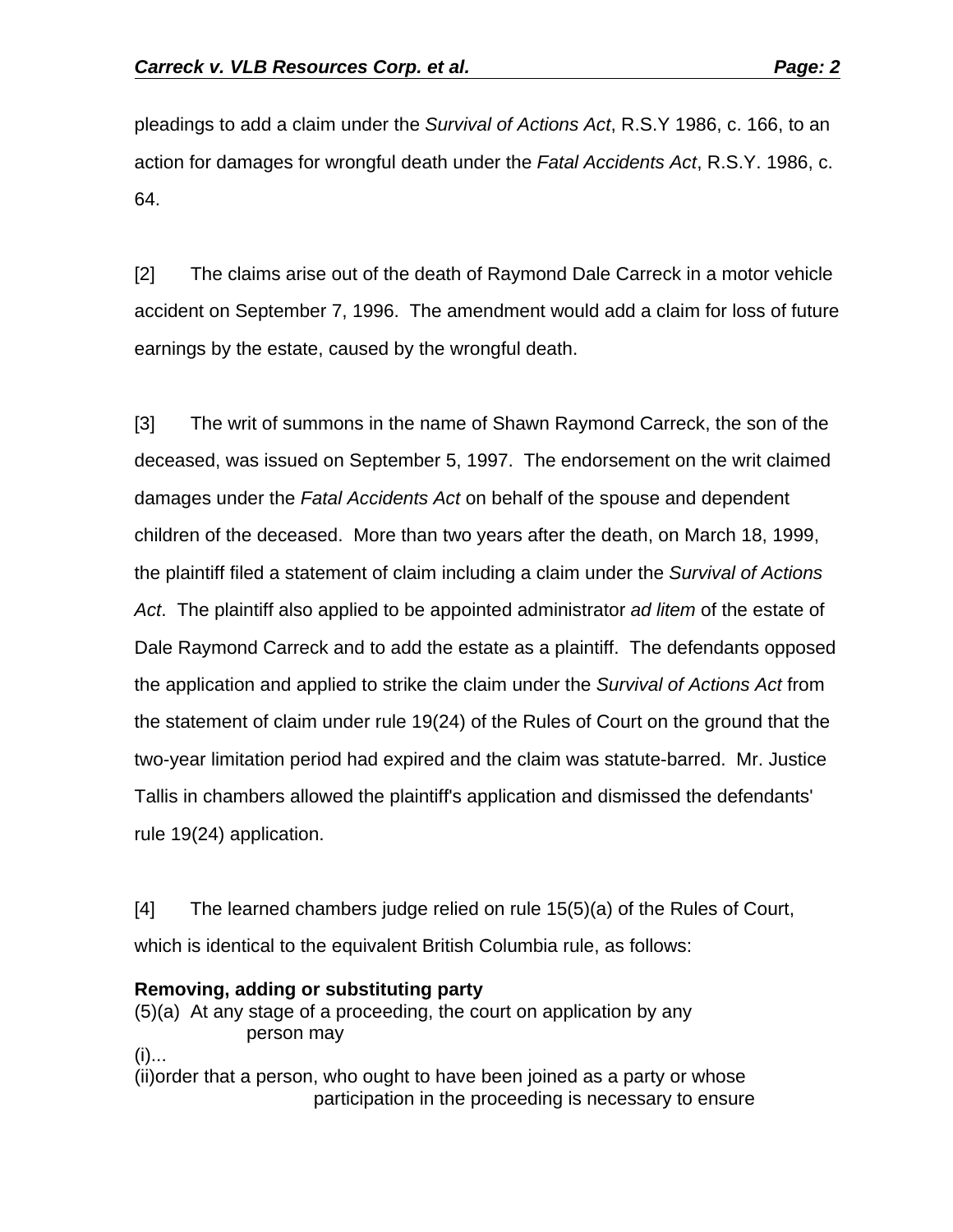that all matters in the proceeding may be effectually adjudicated upon, be added or substituted as a party, and (iii)order that a person be added as a party where there may exist, between the person and any party to the proceeding, a question or issue relating to or connected (A) with any relief claimed in the proceeding, or (B) with the subject matter of the proceeding, which in the opinion of the court it would be just and convenient to determine as between the person and that party.

The jurisdiction under rule 15(5)(a) is discretionary where "in the opinion of the court

it would be just and convenient."

...

...

[5] At this point, however, Yukon and British Columbia diverge. In British

Columbia, a rule 15(5)(a) amendment normally forecloses a limitation defence by

reason of s. 4 of the *Limitation Act*, R.S.B.C. 1979, c. 236, as follows:

4(1)Where an action to which this or any other Act applies has been commenced, the lapse of time limited for bringing an action is no bar to

(d)adding or substituting of a new party as plaintiff or defendant, under any applicable law, with respect to any claims relating to or connected with the subject matter of the original action.

 (4)In any action the court may allow the amendment of a pleading, on terms as to costs or otherwise that the court considers just, notwithstanding that between the issue of a writ and the application for amendment a fresh cause of action disclosed by the amendment would have become barred by the lapse of time.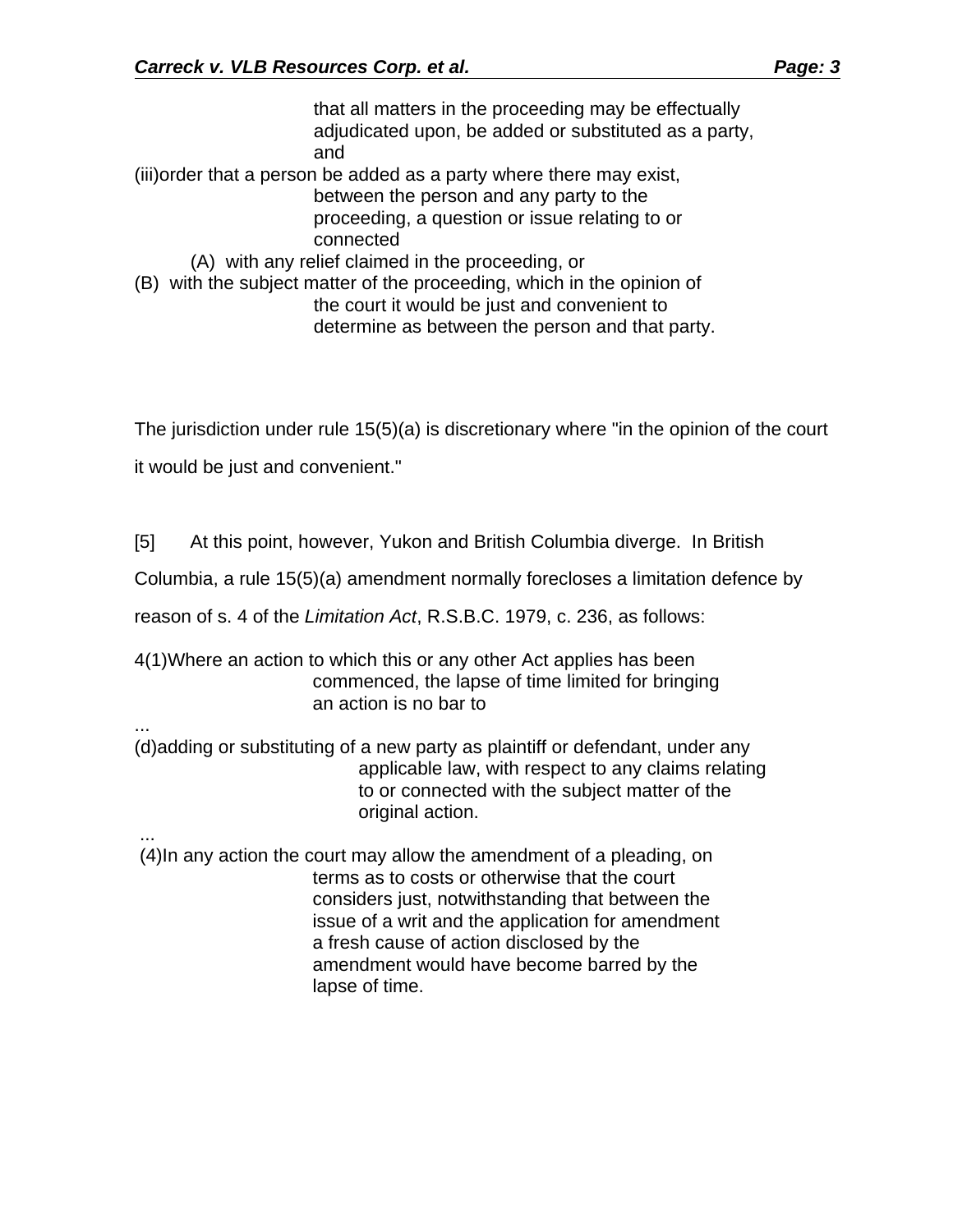[6] The equivalent Yukon provision, s. 17 of the *Yukon Judicature Act*, R.S.Y.

1986, c. 104, states:

17.Where an action is brought to enforce any right, legal or equitable, the Court may permit the amendment of any pleading or other processing therein upon such terms as to costs or otherwise as it deems just notwithstanding that, between the term of issue of the Statement of Claim and the application for amendment the right of action brought, has been barred by the provisions of any statute or Act, if such amendment does not involve a change of parties other than a change caused by the death of one of the parties.

[7] Section 17 is more limited in its scope than s. 4 of the B.C. statute, as Mr. Justice Maddison noted in *Lebel v. Roe*, [1993] Y.J. No. 49 (Y.T.S.C.). In the Yukon an amendment does not overcome the limitation defence if it involves "a change of parties other than a change caused by the death of one of the parties." The appellants contend that the amendment sought does involve a change of parties beyond the two-year limitation period and that it should have been refused by the chambers judge because it was outside the saving terms of s. 17 and clearly statutebarred. The respondent submits that the chambers judge did not decide the limitation issue and left it as a matter to be determined at trial. In these circumstances he contends that the respondents have not been significantly prejudiced by the amendment, which simply permits all issues to be canvassed at trial.

[8] I agree that on the chambers judge's reasons the limitations issue has not been determined by the amendment and it remains open as an issue for trial. I propose to approach the issues on this appeal on that footing.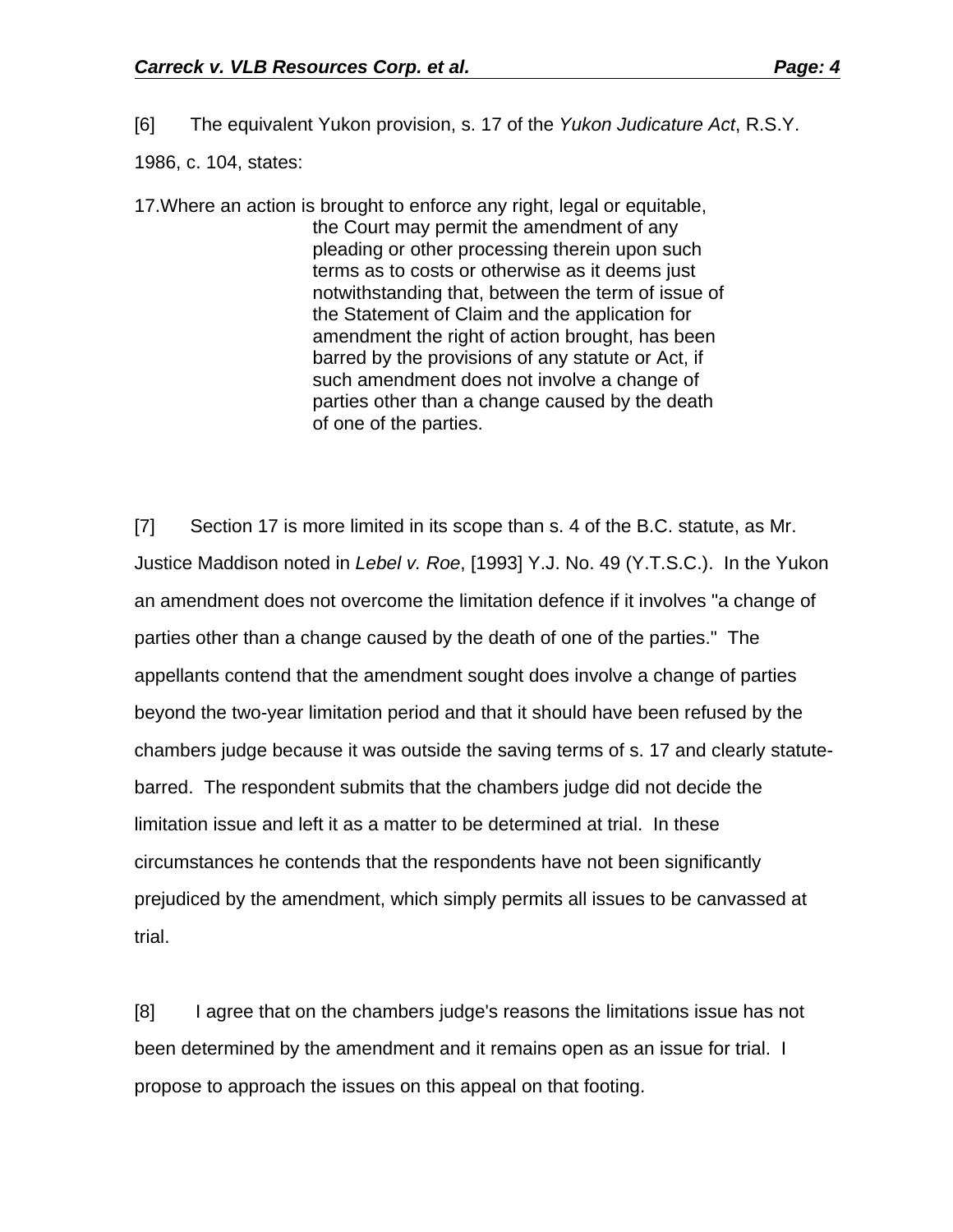[9] The British Columbia cases under rule 15(5)(a), illustrated by *Lui v. West Granville Manor Ltd.*, [1987] 4 W.W.R. 49 (B.C.C.A.), must be considered with caution because of the result that the limitation defence is eliminated under the different statutory provisions in British Columbia. We were referred to several authorities in the Northwest Territories and Alberta, most recently *Cunningham v. Irvine-Adams*, [2001] A.J. No. 157 (Alta. C.A.), for the proposition that where it is clear that a claim under the equivalent of the *Yukon Survival of Actions Act* is barred by a limitation defence, an amendment to an action, within time, for dependants under fatal accident legislation should be refused. In *Cunningham*, the Alberta Court of Appeal concluded *inter alia* that an application to amend on the ground the claims for loss of earnings by the estate could not be added on discoverability grounds because of a change in the law. The Court, in a memorandum of judgment, concluded that the discoverability doctrine applied only to facts, not changes in law. The Court also concluded that if the Alberta law had changed on this point or had been clarified, that change or clarification occurred several years before the fatal accident in issue. It should be noted that the Alberta Rules do not have a counterpart to rule 15(5)(a).

[10] The affidavit of the solicitor for the plaintiff in support of the amendment states as follows:

1....

2.I commenced an action on behalf of Shawn Raymond Carreck for the benefit of the spouse and children of Raymond Dale Carreck, who died on September 7, 1996, in a motor vehicle accident near Dawson City, in the Yukon Territory. 3.The aforesaid action was commenced pursuant to the *Fatal Accidents Act*, S.Y.T. 1986, C.64. 4.On March 27 and April 8, 1997, the *Duncan Estate v. Baddeley* was decided in the Alberta Court of Appeal. An application for leave to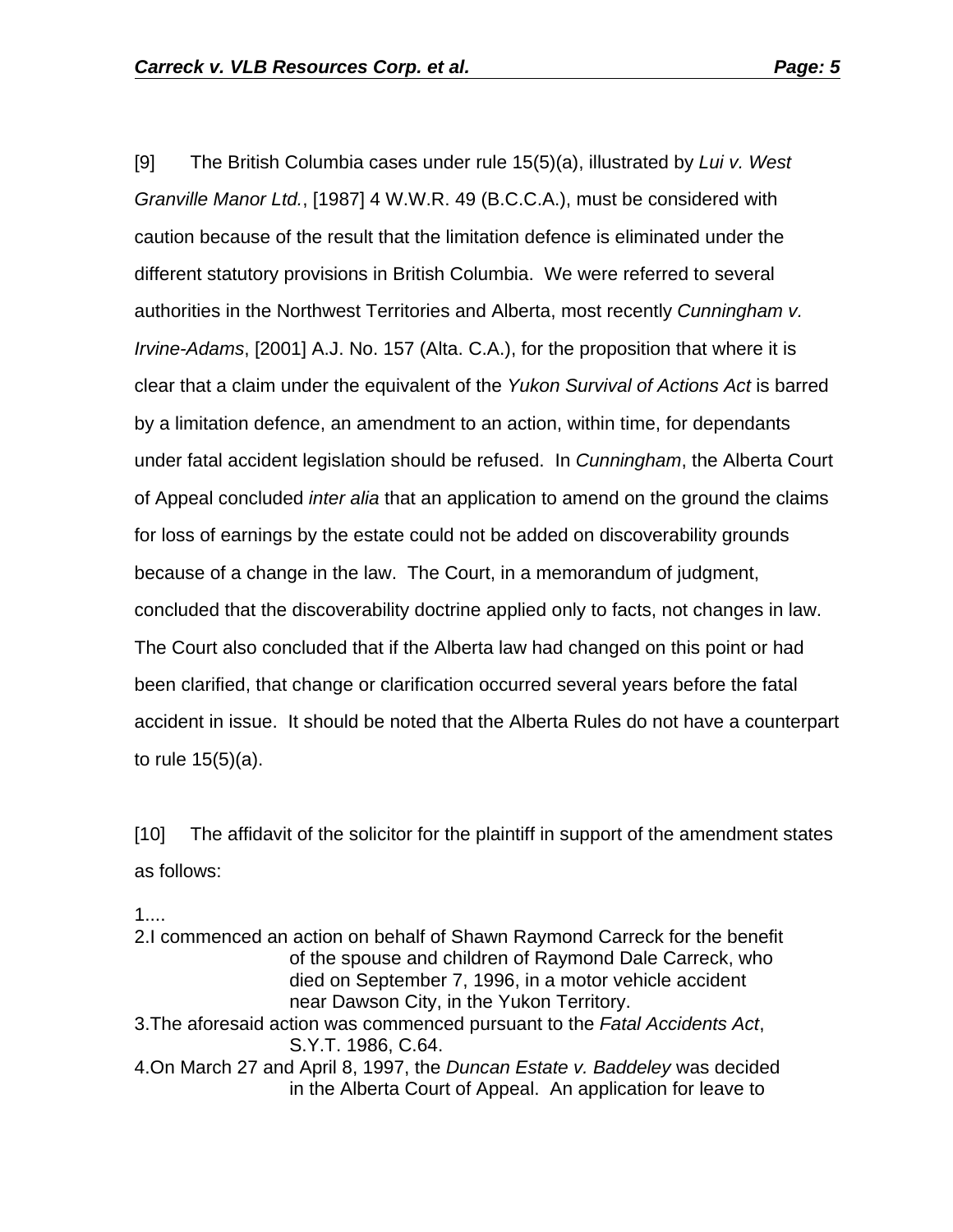appeal to the Supreme Court of Canada was dismissed with costs, without reasons, on November 6, 1997. 5.The *Duncan Estate v. Baddeley* case established that a claim for loss of future earnings survives the death of the victim. 6.I did not consider adding the Estate of Dale Raymond Carreck as a Plaintiff until it was brought to my attention in October of 1998 that a separate claim would have to be brought on behalf of the Estate of Raymond Dale Carreck under the *Survival of Actions Act* in order to take advantage of the new law in *Duncan Estate v. Baddeley*. 7.I am informed by Shawn Raymond Carreck, the son of Dale Raymond Carreck, that no family member has become executor or administrator of the Estate of Raymond Carreck, and that he is prepared to represent the estate as administrator *ad litem* if it is added as a party to this action. 8.I make this affidavit in support of an application to add the Estate of Raymond Dale Carreck as a plaintiff who ought to be joined as a party to effectively adjudicate all matters in issue.

[11] The grounds advanced are therefore similar to those rejected as insufficient in *Cunningham*, in part on the ground that any change or clarification of Alberta law resulted from decisions several years before *Duncan Estate v. Baddeley* (1997), 50 Alta. L.R. (3d) 202 (Alta. C.A.), [1997] S.C.C.A. No. 315 (S.S.C.) and that those earlier decisions were publicized in legal circles in Alberta. However, I think it is arguable that the implications of the Alberta cases for actions under the Yukon *Survival of Actions Act* did not become apparent until after *Duncan Estate v. Baddeley*. It was after that decision that s. 59(1) of the *Estate Administration Act*, 1998 S.Y.T., c. 7, was enacted to preclude such claims in the future. It appears to have been earlier assumed in the Yukon that the *Survival of Actions Act* did not permit a loss of earnings claim on behalf of the deceased's estate.

[12] The respondent also relies on *Basarsky v. Quinlan*, [1972] 1 W.W.R. 303 (S.C.C.), where the Supreme Court of Canada allowed an amendment to add a claim for dependants on the Alberta *Fatal Accidents Act* to an action by the estate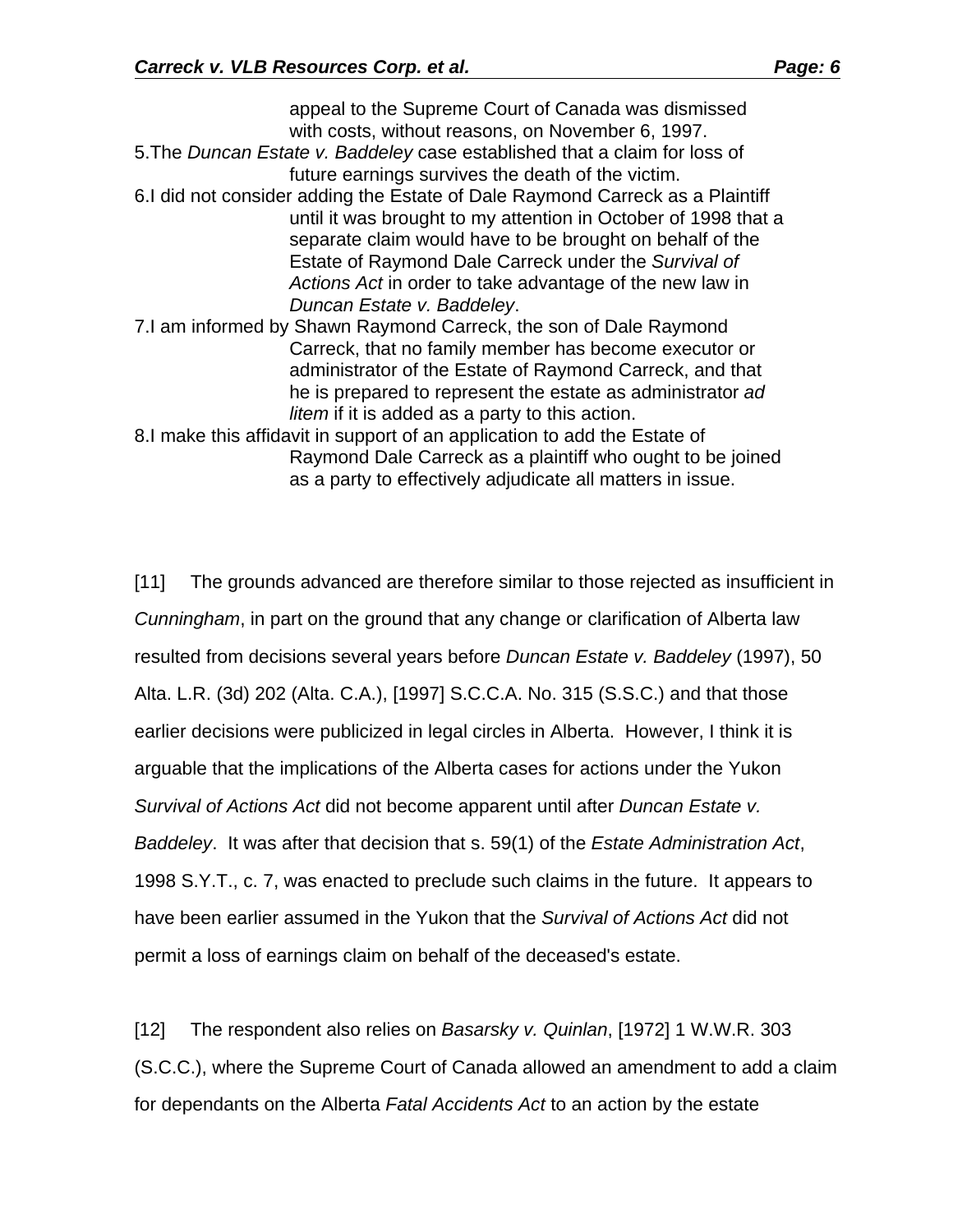administrator under the *Trustee Act* after the expiration of the limitation period. The appellants argue that *Basarsky* is distinguishable because in that case only a new claim was added and not a new party. Here, the amendment names the existing plaintiff, Shawn Raymond Carreck, as administrator *ad litem* of the estate in addition to his representative capacity on behalf of *Fatal Accidents Act* dependants. He is not administrator of the estate generally. Whether this status adds a new party as distinct from a new claim is arguable.

[13] Postponement of a limitation period on grounds of discoverability has not been codified by statute in the Yukon and remains a common-law issue. In my view, the Yukon law is not so clear on the authorities that the limitation defence must succeed. I think it remains an arguable issue to be determined at trial. That being so, I think it was within the discretion of the chambers judge to allow the amendment as "just and convenient" under rule 15(5)(a). I do not think that the appellants are significantly prejudiced by the amendment. The limitation defence remains open, no new issue of liability will arise by the amendment, and I do not think that the scope of discovery and evidence on damages will be materially expanded. Accordingly, I would dismiss the appeal and allow the parties to make written submissions on costs.

[14] RYAN J.A.: I agree.

[15] PROUDFOOT J.A.: I agree.

[16] RYAN J.A.: The appeal is dismissed and parties are permitted to submit written argument with respect to costs.